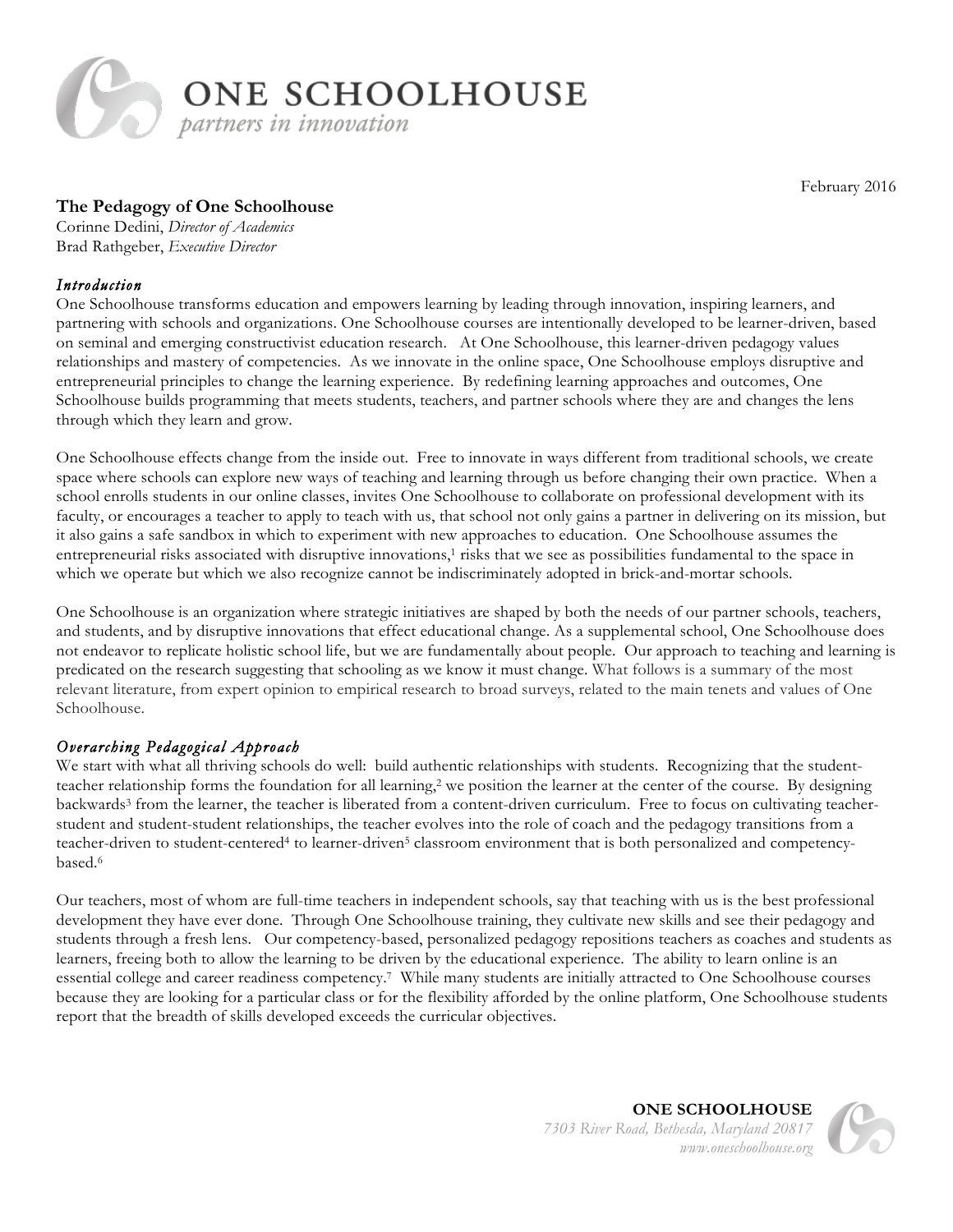Personalization is a pedagogical approach where educators harness the power of technology to chart a new direction for content sequences, academic proficiencies and student agency. At One Schoolhouse, a classic model of constructivist learning promotes student agency, where learning is relevant, hands-on, and inquiry-driven.8 The transition to this learner-driven approach requires teachers to first equip students with the capacity to measure their knowledge and skills,9 and then to give students choice in what and how they learn.10 The tools of personalized instruction increase efficiency and effectiveness around differentiation, remediation, and project-based learning.11 Choice increases engagement, and engaged students learn more.<sup>12</sup>

One Schoolhouse is redefining learning to be based on the development of competencies. We expansively define competencies to be tools cultivated based on skills developed along curricular pathways. Competencies are bigger than curricular objectives or subject-specific skills, and therefore liberate the teacher from the constraints of a content-based syllabus. Competency-based education puts the learner at the center by personalizing the learning experience down to learners' strengths and needs, so all One Schoolhouse courses start with students' self-assessment of their own goals, learning preferences, and motivations. When combined with self and peer formative assessment, teacher feedback links goals to the development of competencies in a way that promotes deep skill development and sustained mastery.13 In this learning environment, personalized pathway options – alternate learning activities available to students – encourage students to spend the bulk of their learning time in the research, exploration, interactive, and problem-solving activities that shape neural capacity.14 Summative assessments range from traditional testing to collaborative, creative projects, all of which contribute to the collection of eportfolio artifacts that demonstrate milestones on the learner's journey to mastery.

The architecture of education at One Schoolhouse is fundamentally different because we have reimagined the role of the teacher and the student in the learning process. With the time-tested teacher-student relationship as the cornerstone, One Schoolhouse's teachers function as coaches when they use the building blocks of our personalized, competency-based pedagogy to equip learners with both the aptitude and freedom to wonder, evaluate, apply, and do. By providing students with the opportunity to learn differently, we lay the foundation for school and for life.

# *Approaches in Single Gender and Adult Learner Classes*

One Schoolhouse has been committed to being a research-driven school since the founding of our first program, the Online School for Girls, in 2009. Research on standing best practices for teaching in single-gender classrooms, coupled with pioneering online practices, drive the unique guiding pedagogical approaches for girls, boys, and professional development. Girls' courses include specific emphasis on connection, collaboration, creativity and application, while boys' courses are grounded in trust, meaning, and character. Professional development for teachers and administrators builds from a growth mindset towards emerging practices in tech-supported curriculum design and delivery.

As a pioneer in the online learning space, One Schoolhouse has learned that the success of our pedagogical approach is contingent on how it is delivered. Structure and organization are essential operational elements in the online, personalized learning environment.15 For both our student and adult courses, One Schoolhouse recruits creative, warm, detail-oriented teachers with a growth mindset.16 Through intensive, ongoing teacher training, One Schoolhouse teachers are equipped with the tools necessary to build and measure the effectiveness of our model. Critically evaluating the paradigm shift is an essential component of any revolution. As such, rigorous metrics by which we measure the evolution of our pedagogy promote both growth and reflection on everything from time allocation to competency development. The metacognitive elements of learning matter at One Schoolhouse.17

## *Online School for Girls*

Great girls' school environments create settings in which girls connect to each other, collaborate with each other, express creativity, and apply what they learn to real-world problems. Thus, girls' courses are built on four pillars: connection, collaboration, creativity, and application.

Connection is the hallmark of the Online School for Girls experience because girls thrive in an online environment of connectedness.<sup>18</sup> Not only do girls learn better where technologies establish meaningful connections among participants<sup>19</sup> and serve a social function,<sup>20</sup> but encouraging students to make connections across disciplines develops real-world problem solving skills, such as the ability to synthesize knowledge,<sup>21</sup> necessary in the workplace.<sup>22</sup> Through practices that emphasize

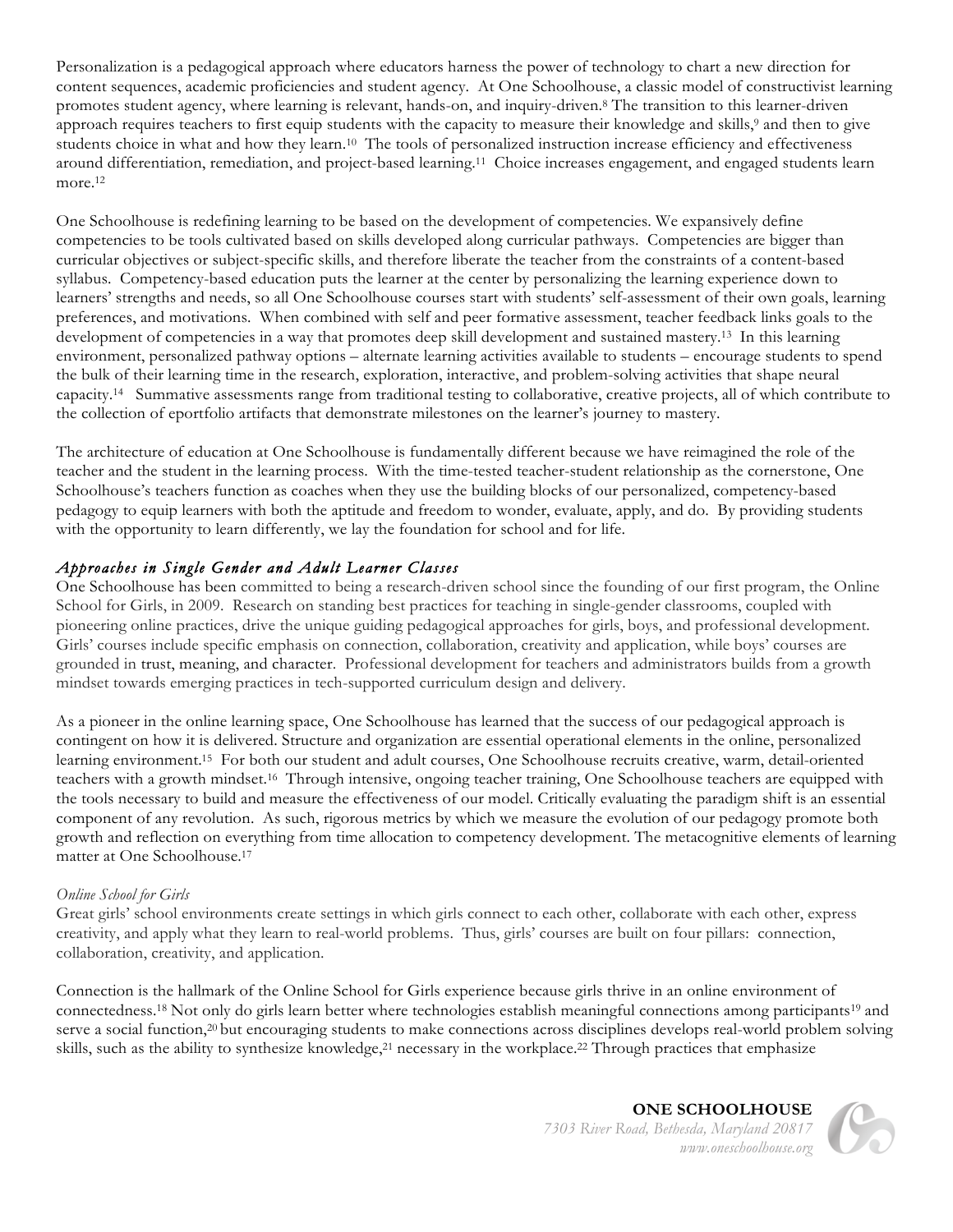connection, Online School for Girls builds programming based on how girls learn best while preparing girls to lead in today's workforce.

Girls' learning environments should be collaborative and holistic,<sup>23</sup> which fosters the development of critical thinking.<sup>24</sup> Collaboration, particularly in STEM classes increases confidence in girls, leads to higher quality work, improves understanding of content, increases course completion rates and exam performances, and increases enjoyment of course work.25 Women value cooperation in asynchronous classes and are more successful in the technology arena when they work collaboratively.26 Collaborative online work also increases cultural competence, including the ability to communicate and empathize with diverse individuals,27 and global literacy. <sup>28</sup> Online classes are inherently designed to support intercultural and global collaboration. Online School for Girls teachers promote regular collaboration in their classes.

Creativity is a skill that can and must be fostered by schools as careers requiring analysis give way to those favoring creativity.29 According to Wagner and Compton, experts in innovation, curiosity and creativity are not innate traits, but rather skills to be cultivated through intentional education.30 The tendencies of girls to please their teachers and to take to heart criticism for incorrect responses can lead them to be risk-averse, so Online School for Girls teachers scaffold the development of creativity by demonstrating multiple approaches to problem-solving, emphasizing process over product, and encouraging a variety of interpretations to feedback.<sup>31</sup> Girls need to see technology as a tool<sup>32</sup> for creative problem solving<sup>33</sup> and creative presentation of ideas.34 Personalization within online classes can also support creativity, allowing students to pursue and develop original projects in their own area of research. Online School for Girls teachers build learning environments that nurture, value, and reward creativity and creative thinking.

Creative uses of technology offer Online School for Girls students the opportunity to think critically and search for solutions to real-world problems. The social/ethical purpose should never be far below the surface when teaching girls, so objectives must be meaningful and applicable to the real world.35 Girls want to experience and effect social transformation,36 so Online School for Girls teachers ask students to apply what they are learning to current events and global issues. Application is part of all summative assessment at Online School for Girls.

Online School for Girls is especially committed to girls' courses in the STEM fields<sup>37</sup> because single-gender education cultivates girls' interest in engineering38 and computer science.39 In an attempt to identify practices that improve girls' interest in STEM, research cited by NCWIT found that: 1) the curriculum must be relevant, 2) pedagogies must encourage collaboration, 3) opportunities must exist for risk-taking and making mistakes, and 4) learning must be active, hands-on, and project-based.40 Our curricular pillars, delivered in the online space and all-girl environment, encourage more girls to pursue STEM-related fields of study because we actively work against the prevailing cultural messages about girls and STEM.<sup>41, 42</sup>

Our girls' classes function best when we elevate the roles of connection, collaboration, creativity, and application in the learning process. For boys, the learning environment must create space to be emotionally honest.

#### *Online School for Boys*

Three core values—trust, meaning, and character—set the framework for the Online School for Boys program. These core values tie closely to effective research-based practice in traditional boys' school learning environments and are adapted for the online medium. As in traditional boys' schools, these values are rooted in the supporting beliefs of honesty, integrity, purpose, engagement, effort, connection, accountability, self-efficacy, novelty, activity, competition, and humor.

Boys and faculty members must develop deep trust in order for boys to find success. Personal interaction that results in trust between the teacher and the student is a central component of effective education of boys. Thus, the pedagogy focuses clearly on developing trust, giving space for relationships to develop, and inviting boys into the learning process through pathway choice, self-reflection, and consistent feedback.

Learning must have meaning. It should be tied to boys' understanding of the world around them, and help push that understanding. Games, competition, activity, and project-based approaches all have a role to play in creating an effective learning environment. A student-centered approach that employs a project-based learning pedagogy in which products are created (particularly those that have use) resonates with boys, especially as they connect across diverse landscapes and socially

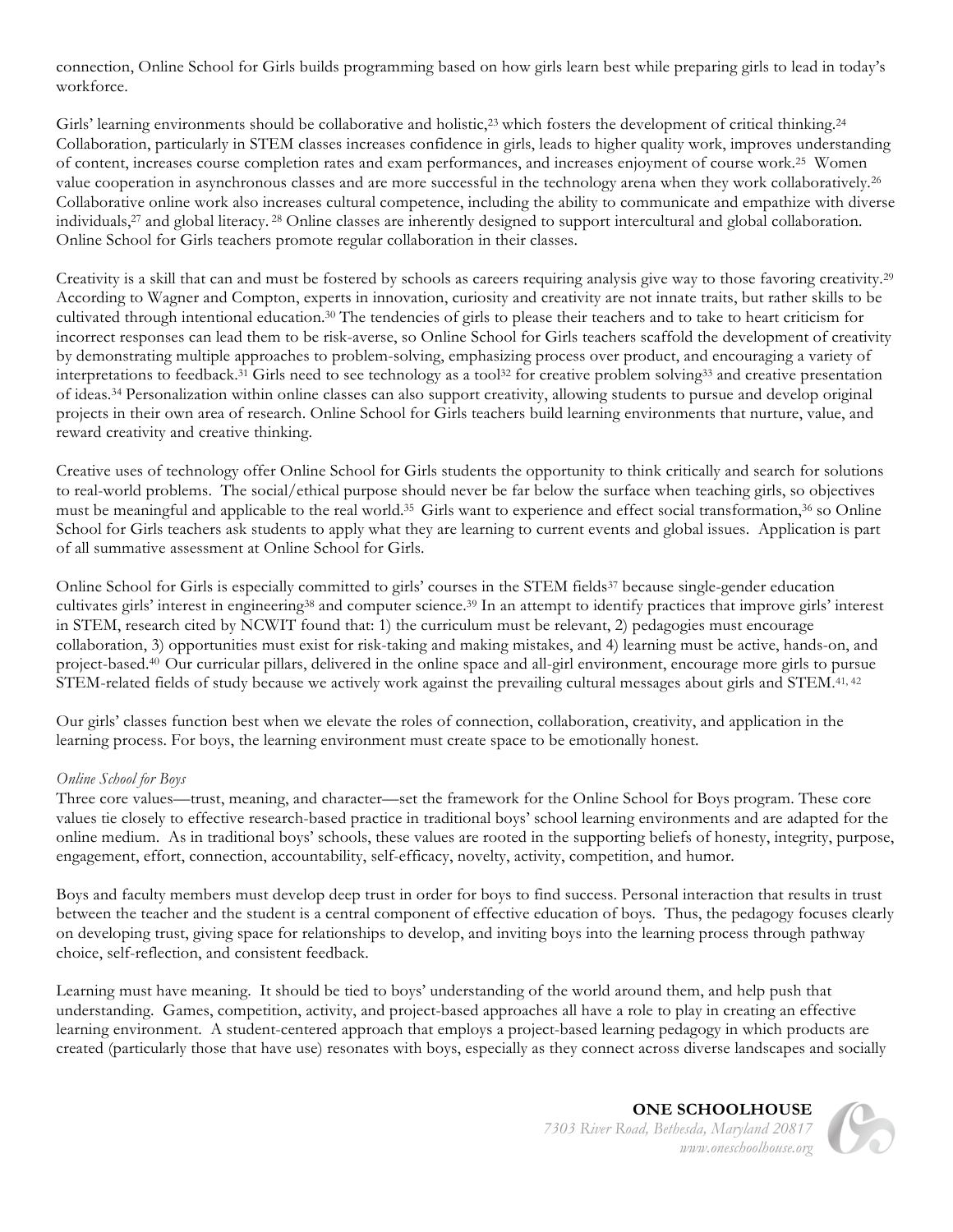significant differences. Online School for Boys teachers develop activities through which boys make products that go, are useful, illustrate a skill or idea, and engage via gaming, performance, inquiry, and team work/competition.43

It is essential to simultaneously develop the character of the boys and engage them in course work. In boys' schools this is often best accomplished through the process of self-realization and development of empathy. And, individuality, self-respect, and integrity towards others can be encouraged when teachers demonstrate their own individual spirit through humor and drama. Boys rise to the challenge of shared responsibility and are willing to express the vulnerability that leads to growth in the online learning space. Because boys tend to elicit the instructional strategies that they need to learn best,44 Online School for Boys teachers use structure and intentional design to increase efficiency and challenge for boys. By asking boys to lean into ethical questions and create their own character narrative, we dissolve the barriers that prevent boys from diving deeply into how they are shaped by both the urgency and importance of the learning experience.45

#### *Professional Development for Teachers and Administrators*

One Schoolhouse strives to grow in response to learner and school needs. We nudge our partners to follow our lead. As our pedagogy evolves, One Schoolhouse serves as a catalyst for educational change. We make our pedagogy available through professional development courses and school consulting so that schools can leverage our work to empower learning and transform education in their schools and around the world. We create space for discourse where change is nurtured and emerging practices are explored.

Influenced by experts in adult learning theory, One Schoolhouse's approach to professional development is personalized to the participant's deficiencies, readiness, and motivation to learn.<sup>46</sup> Teachers are inherently life-long learners who engage in professional development because it is relevant to their craft,<sup>47</sup> so their needs are different from students' needs. By building self-directed pathways in our professional development programming that allow adult learners to develop new competencies, One Schoolhouse outfits teachers and administrators with the ability to harness the power of technology to more effectively serve students in face-to-face schools. Participants demonstrate mastery through connection, reflection and/or application.

Innovation is the hallmark of online education; professional development is our way of sharing what we have learned with our friends.

## *Conclusion*

In 2009, Harpeth Hall School (TN), Holton-Arms School (MD), Laurel School (OH), and Westover School (CT) responded to a need for an innovative way to prepare girls for college by founding the world's first online independent school. They envisioned a vibrant, nimble school that would foster a richly collaborative learning experience for girls, and they aspired to form a consortium that would serve their own students as well as the wider world. Since 2009, we have remained faithful to our founders' vision, and in 2015, this legacy of revolution demanded another disruptive pedagogical innovation. The disruptive innovation propelling us forward is personalized, competency-based education.

Neither education nor learning is static at One Schoolhouse. As such, we are not afraid to experiment. We engage in ongoing evaluation, constantly soliciting feedback from students and encouraging reflection amongst our faculty and administrators. We are ravenous consumers of new ideas and believe that we learn by doing, sharing, iterating. While we are not able to predict the future of teaching and learning, we can predict with certainty that education must change. We have an obligation to today's youth and tomorrow's society to reimagine school. As such, our student courses are designed to promote student agency and our professional development programming, which meets teachers and administrators wherever they are, invites them to put the learner at the center of their teaching.

Fundamentally, we use established and emerging technology tools to move pedagogy from teacher-driven or student-centered to learner-driven. We look for partners who share our growth mindset and who believe that education is about learning. Together, we can and will effect change.



 <sup>1</sup> Kaplan, Soren. "Leading Disruptive Innovation." Ivey Business Journal July-Aug. 2012: n. pag. Web. 1 Feb. 2016.

<sup>2</sup> Rimm-Kaufman, Sara, and Lia Sandilos. Improving Students' Relationships with Teachers to Provide Essential Supports for Learning. Washington, D.C.: APA, 2016. American Psychological Association. Web. 9 Feb. 2016.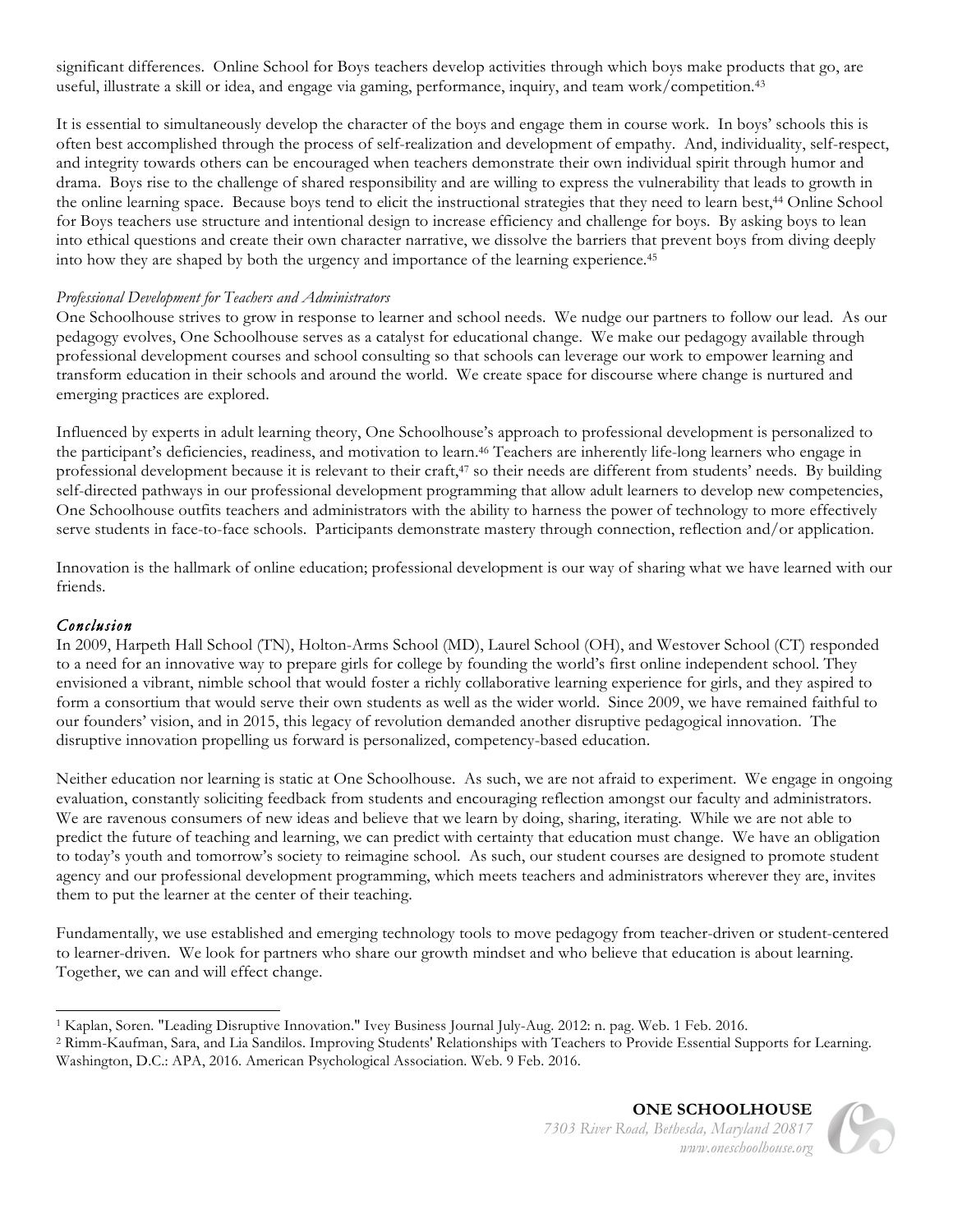<u> 1989 - Andrea Andrew Maria a Carlo Maria a Carlo Maria a Carlo Maria a Carlo Maria a Carlo Maria a Carlo Mar</u> <sup>3</sup> McTighe, Jay, and Grant Wiggins. Understanding by Design Framework. Alexandria: ASCD, 2012. ASCD. Web. 1 Feb. 2016. <sup>4</sup> Huba, Mary E., and Jann E. Freed. Learner-centered Assessment on College Campuses: Shifting the Focus from Teaching to Learning. Boston: Allyn and Bacon, 2000. Print.

<sup>6</sup> Patrick, Susan, Kathleen Kennedy, and Allison Powell. Mean What You Say: Defining and Integrating Personalized, Blended and Competency Education. Vienna, VA: International Association for K-12 Online Learning, 2013. iNACOL Internatinoal Association for K-12 Online Learning. Web. 2 Feb. 2016.

<sup>7</sup> Priest, Nona, Antonia Rudenstine, and Ephraim Weisstein. Making Mastery Work: A Close up View of Competency Education. Competency Works. International Association for K-12 Online Learning, n.d. Web. 1 Feb. 2016.

<sup>8</sup> Hmelo-Silver, Cindy E., Ravit Golan Duncan, and Clark A. Chinn. "Scaffolding and Achievement in Problem-Based and Inquiry Learning: A Response to Kirschner, Sweller, and Clark (2006)." Educational Psychologist 42.2 (2007): 99-107. University of Southern California. Web. 2 Feb. 2016.

<sup>9</sup> Achieve, and National Center for the Improvement of Educational Assessment. Assessment to Support Competency-Based Pathways. Washington, DC: Achieve, 2015. Achieve.org. Web. 2 Feb. 2016.

<sup>10</sup> Martinez, Margaret. "Key Design Considerations for Personalized Learning on the Web." Journal of Educational Technology & Society 4.1 (2001): n. pag. Journal of Educational Technology & Society. Web. 2 Feb. 2016.

<sup>11</sup> Tomlinson, Carol Ann. Differentiated Classroom: Responding to the Needs of All Learners. 2nd ed. Alexandria, VA: ASCD, 2014. Print. <sup>12</sup> Marzano, Robert J., and Debra J. Pickering. The Highly Engaged Classroom. Bloomington: Marzano Research, 2010. Print.

<sup>13</sup> Moeller, Aleidine J., Janine M. Theiler, and Chaorong Wu. "Goal Setting and Student Achievement: A Longitudinal Study." Modern Language Journal 96.2 (2012): 153-69. ERIC. Web. 2 Feb. 2016.

<sup>14</sup> Quartz, Steven R., and Terrence J. Sejnowski. "The Neural Basis of Cognitive Development: A Constructivist Manifesto." Behavioral and Brain Sciences 20.4 (1997): 537-56. PubMed. Web. 7 Feb. 2016.

<sup>15</sup> Bray, Barbara, and Kathleen McClaskey. Make Learning Personal: The What, Who, WOW, Where, and Why. Thousand Oaks: Corwin, 2015. Print.

<sup>16</sup> Dweck, Carol S. Mindset: The New Psychology of Success. New York: Random, 2006. Print.

<sup>17</sup> MacLeod, W. B., D. L. Butler, and K. D. Syer. Beyond Achievement Data: Assessing Changes in Metacognition and Strategic Learning. Vancouver: U of British Columbia, 1996. University of British Columbia. Web. 2 Feb. 2016

<sup>18</sup> Deak, JoAnn M., and Dory Adams. How Girls Thrive. Rev. & Expanded ed. N.p.: Green Blanket, 2010. Print.

<sup>19</sup> Marzano Research Laboratory. A Study of Best Practices in PLATO Learning Online Solutions: An Analysis and Interpretation of a Marzano Research Laboratory Study. Bloomington: Plato Learning, 2012. Print.

<sup>20</sup> Boyd, Danah. Why Youth Heart Social Network Sites:The Role of Networked Publics. Youth, Identity, and Digital Media. Ed. David Buckingham. Cambridge: MIT, 2008. 119-42. The John D. and Catherine T. MacArthur Foundation Series on Digital Media and Learning. The Berkman Center for Internet & Society at Havard University. Web. 2 Feb. 2016.

<sup>21</sup> "Partnership for 21st Century Learning." http://www.p21.org/. P21, n.d. Web. 2 Feb. 2016.

<sup>22</sup> Wagner, Tony. The Global Achievement Gap: Why Even Our Best Schools Don't Teach the New Survival Skills Our Children Need- and What We Can Do about It. Rev. ed. New York: Basic, 2014. Print.

<sup>23</sup> Campbell, Katy. "Gender and Educational Technologies: Relational Frameworks for Learning Design." Journal of Educational Multimedia and Hypermedia 9.2 (2000): 131-49. EdITLib. Web. 6 Feb. 2016.

<sup>24</sup> Lai, Emily R. Collaboration: A Literature Review. N.p.: Pearson, 2011. Pearson. Web. 6 Feb. 2016.

<sup>25</sup> Damour, Lisa. Engaging Girls in STEM: A Collaboration. Center for Research on Girls. Laurel School, 2011. Web. 6 Feb. 2016.

<sup>26</sup> Goodman, Larry. Girls and Blended Learning. Center for Research on Girls. Laurel School, 2011. Web. 6 Feb. 2016.

<sup>27</sup> Zhao, Yong. Catching up or Leading the Way: American Education in the Age of Globalization. Alexandria: ASCD, 2009. Print.

28Jacobs, Heidi Hayes. Curriculum 21: Essential Education for a Changing World. Alexandria: ASCD, 2010. Print.

<sup>29</sup> Gardner, Howard. Five Minds for the Future. Boston: Harvard Business School, 2007. Print.

<sup>30</sup> Wagner, Tony, and Robert A. Compton. Creating Innovators: The Making of Young People Who Will Change the World. New York: Scribner, 2012. Print.

31James, Abigail Norfleet. Teaching the Female Brain: How Girls Learn Math and Science. Thousand Oaks: Corwin, 2009. Print.

<sup>32</sup> Muirhead, Brent. "Integrating Creativity into Online University Classes." Journal of Educational Technology and Society 10.1 (2007): 1-13. Journal of Educational Technology and Society. Web. 6 Feb. 2016.

<sup>33</sup> Christie, Alice A. "How Adolescent Boys and Girls View Today's Computer Culture." Meridian: A Middle School Computer Technologies Journal 8.1 (2005): 1-4. Meridian. Web. 6 Feb. 2016.

34Clemons, Stephanie A. "Encouraging Creativity in Online Courses." International Journal of Instructional Technology and Distance Learning 2.1 (2005): n. pag. International Journal of Instructional Technology and Distance Learning. Web. 6 Feb. 2016. <sup>35</sup> Goodman, Larry, and Lisa Damour. Engaging Girls in STEM: Meaningful Objectives. Center for Research on Girls. Laurel School, 2011. Web. 6 Feb. 2016.



<sup>5</sup> Bray, Barbara, and Kathleen McClaskey. "Personalize Your Learning Environment." ISTE. International Society for Technology in Education (ISTE), 11 June 2014. Web. 2 Feb. 2016.